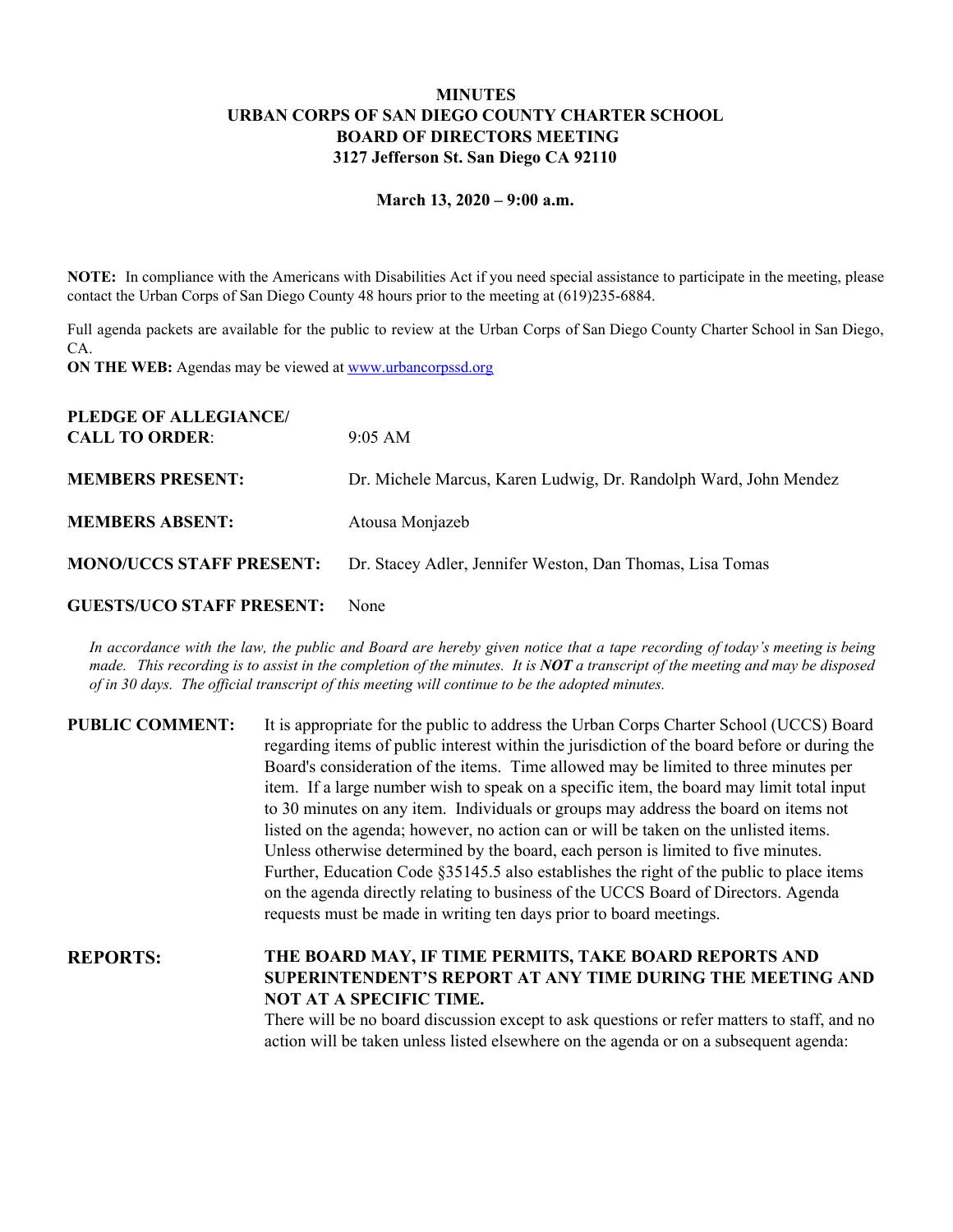**CONSENT AGENDA:** All consent agenda items for the URBAN CORPS CHARTER SCHOOL BOARD OF DIRECTORS are considered to be routine and will be enacted by one motion unless a board member requests separate action on a specific item. Approval recommended on all items listed:

- Warrant Registers
- December 2019 BOD Minutes

A motion to approve the consent agenda was moved by Randolph Ward, seconded by Karen and approved unanimously.

## **OLD BUSINESS:** None

### **NEW BUSINESS:**

- **1.** Action Item Renewal of Atousa Monjazeb board member term Karen motioned to approve renewal of Atousa's 3 year membership term, which was seconded by John and approved unanimously.
- **2.** Action Item Renewal of John Mendez board member term Karen motioned to approve renewal of Atousa's 3 year membership term, which was seconded by Randolph and approved unanimously.
- **3.** Action Item Approval of UCCS SARC Michele motioned to approve the 19/20 SARC, which was seconded by Karen and approved unanimously.
- **4.** Action Item Approval 3 year projected School Calendar Randolph motioned to approve the UCCS Calendar for 20/21, 21/22, and 22/23 was seconded by John and approved unanimously.
- **5.** Action Item Approval of Board ByLaw Amendment Karen motioned to approve Board ByLaw Amendment, which was seconded by Randolph and approved unanimously.

**INFORMATIONAL ITEMS**: Jennifer reported on the second interim financials and BSO Memo, stating that ADA has been adjusted from 260 to 250 for the 19/20 school year as a result of P1 certifications and estimated enrollment throughout the remainder of the school year. This adjustment results in reduction in revenue of which is offset by an adjustment to certificated and classified salaries, ETP funds, benefits, and books and supplies which results in an end of year surplus. Multi year projections (MYP) include a Cost of Living Adjustments (COLA) of 2.29% for 2021 and 2.71% for 2022 as projected by School Services of California dart board. Federal funds stay flat for the child nutrition program. State revenues were reduced as a result of ending the Classified Employment training program grant and MTSS Sums grant. Salary adjustments are projected as a result of step and column movements for certificated and classified staff. Health and welfare increases